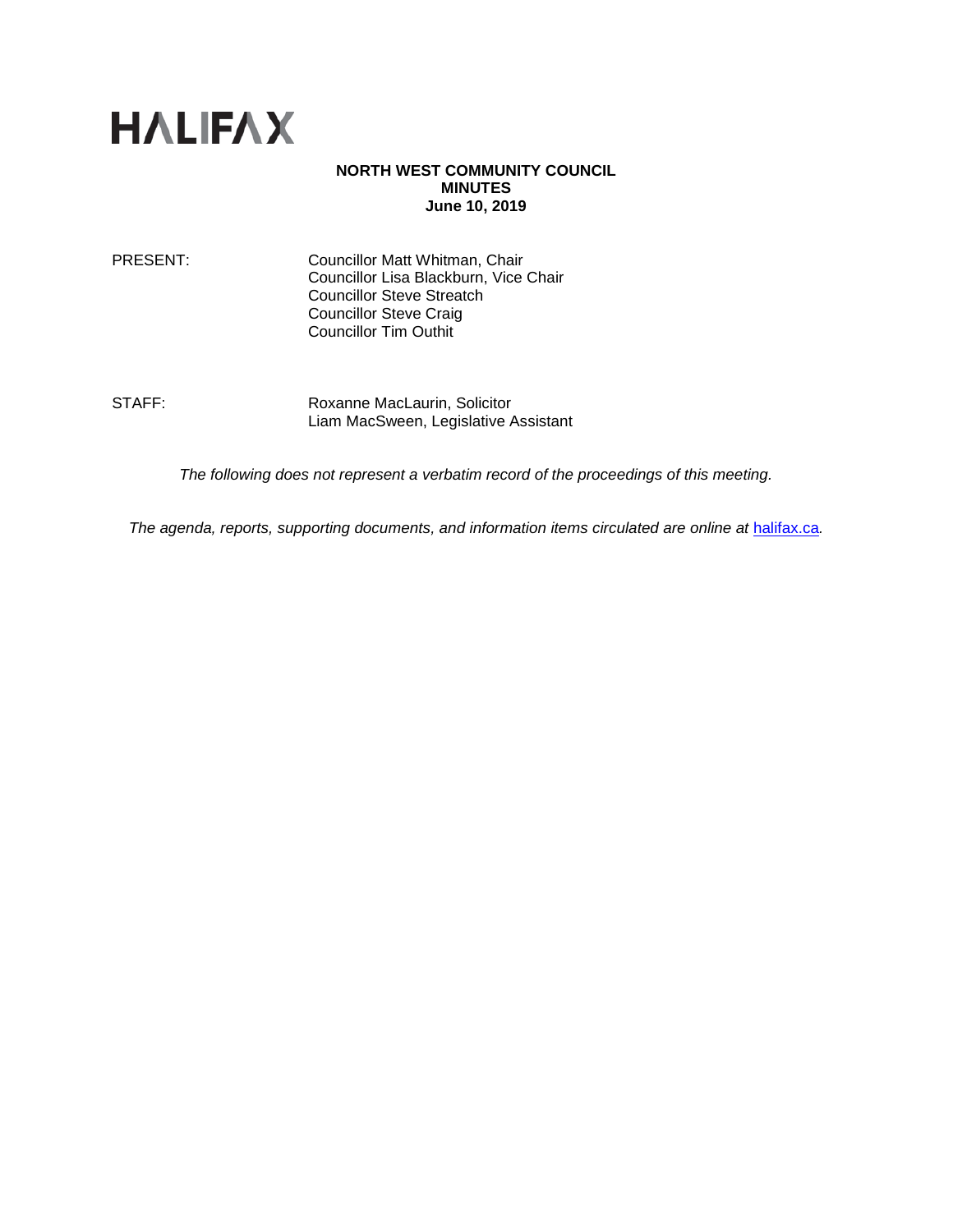*The meeting was called to order at 7:00 p.m. and adjourned at 8:08 p.m.*

## **1. CALL TO ORDER**

Councillor Whitman, Chair called the meeting to order at 7:00 p.m. at the Grand Lake-Oakfield Community Hall, 22 Lakeside Drive, Grand Lake.

## **2. APPROVAL OF MINUTES – May 13, 2019**

MOVED by Councillor Blackburn, seconded by Councillor Outhit

**THAT the minutes of May 13, 2019 be approved as circulated.**

## **MOTION PUT AND PASSED.**

## **3. APPROVAL OF THE ORDER OF BUSINESS AND APPROVAL OF ADDITIONS AND DELETIONS**

Additions: None

MOVED by Councillor Streatch, seconded by Councillor Outhit

**THAT the agenda be approved as circulated.** 

## **MOTION PUT AND PASSED.**

- **4. BUSINESS ARISING OUT OF THE MINUTES – NONE**
- **5. CALL FOR DECLARATION OF CONFLICT OF INTERESTS – NONE**
- **6. MOTIONS OF RECONSIDERATION – NONE**
- **7. MOTIONS OF RESCISSION – NONE**
- **8. CONSIDERATION OF DEFERRED BUSINESS – NONE**
- **9. NOTICES OF TABLED MATTERS – NONE**
- **10. HEARINGS**

#### **10.1 PUBLIC HEARINGS**

#### **10.1.1 Case 19694: Amending Development Agreement for Coulter Crescent, Oakfield**

The following was before Community Council:

- A staff recommendation report dated March 13, 2019
- A staff presentation dated June 10, 2019

Shayne Vipond, Planner II provided a presentation on Case 19694.

Councillor Whitman read the rules of procedure with respect to public hearings, opened the public hearing and invited the applicant to provide a presentation on Case 196494.

**Jenifer Tsang**, of Sunrose Land Use Consulting on behalf of the Applicant, Sawgrass Developments did not provide a formal presentation but noted availability to answer questions.

Councillor Whitman invited members of the public to speak on Case 19464.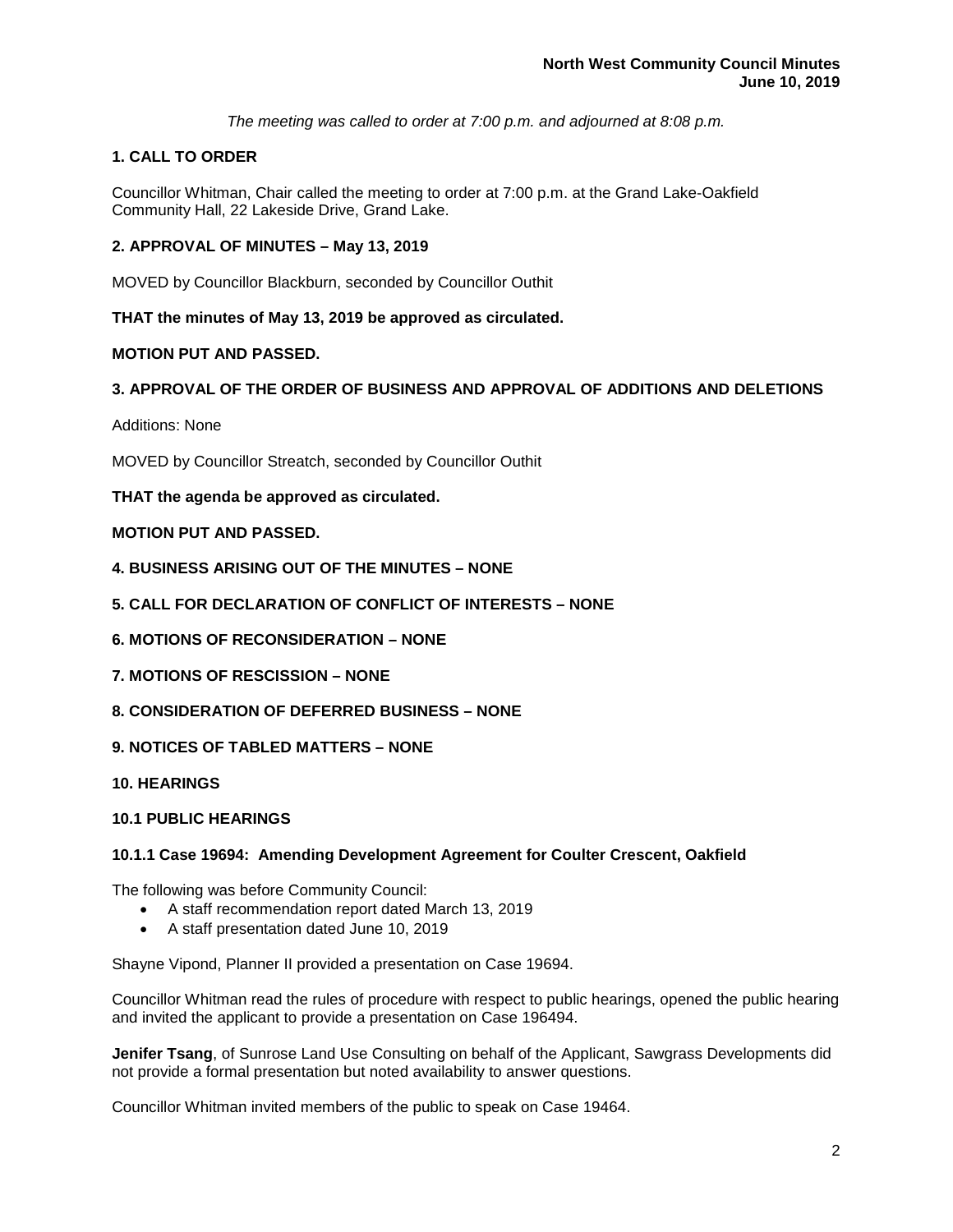**Oren Dieters** of Oakfield inquired if the proposed additional lots will be comprised of single-family dwellings and if there are plans for additional green space. Dieters noted that with wells have gone dry in the subdivision in the past and expressed concerns with the results of the hydrological assessment that has been completed. Dieters inquired if there are plans for HRM to bring municipal water services into the neighbourhood. Dieters concluded by expressing traffic safety and fire concerns inquiring if there is an intention to add an additional access road to the subdivision.

**Tony Cribb** of Oakfield reiterated concerns raised by the previous speaker regarding the water supply, traffic flow and access to and from the subdivision. Cribb expressed further concern regarding the intended use of a public right-of-way on Coulter Crescent which impacts private property.

**Jennifer Naugler** of Oakfield expressed concerns respecting the public notification from the proposed amendments noting a lack of signage in the community and some residents not receiving a mail out notification. Naugler expressed concerns with the provisions for an 80 percent non-disturbance buffer on lots not being enforced in the existing community. Naugler reiterated concerns raised by previous speakers respecting water and traffic, and inquired whether enhanced pedestrian and recreational infrastructure improvements will be considered as part of the amended development agreement, such as the installation of a playground.

Councillor Whitman called three times for further speakers, there were no additional speakers present.

Councillor Whitman invited the applicant to respond to points raised by the public.

**Jennifer Tsang** advised that the additional lots will be comprised of single-family homes only and noted that an extensive hydrogeological study has been conducted to ensure that there is enough water available to service the new lots. Tsang advised of an extensive traffic study that was completed by CBCL Consulting and reviewed by HRM's traffic division which no significant impact on traffic in the area. Tsang provided further information with respect to the realignment of the cul-de-sac, to allow access to the new lots and provided commentary on the walkway located on Coulter Crescent that was originally designed for the emergency vehicles. Tsang invited Chris Boudreau of Strum Consulting to further discuss the walkway located on Coulter Crescent.

**Chris Boudreau**, of Strum Consulting advised that the walkway on Coulter Crescent will be modestly expanded to support access for emergency vehicles. Boudreau advised that buffering and fencing will be included to minimize the impact on private property and the existing watercourse.

In response to a follow up question, Shayne Vipond advised that provincial department of Environment makes the final call on whether there is significant water to service the area, based on the analysis provided by the Applicant. Vipond further noted that there is adequate erosion and sedimentation controls in place to ensure the protection of existing watercourses.

Boudreau provided further information on the hydrogeological testing process including overall testing on the aquifer to ensure the amount of the water to service the new lots. Boudreau advised that individual wells can differ on each property and encouraged residents who may experience water issues to work with a certified well driller to address the problem.

In response to questions from Council, Vipond advised that all residents of the subdivision were captured as part of the mail out notification for the application. Vipond further advised that all parkland dedication was satisfied through the original development agreement. Additional recreation or parkland planning is a question for HRM's park staff. Vipond advised that there will be no sidewalks or central water/sewer contemplated as part of the amending development agreement as the property falls outside of the servicing boundary.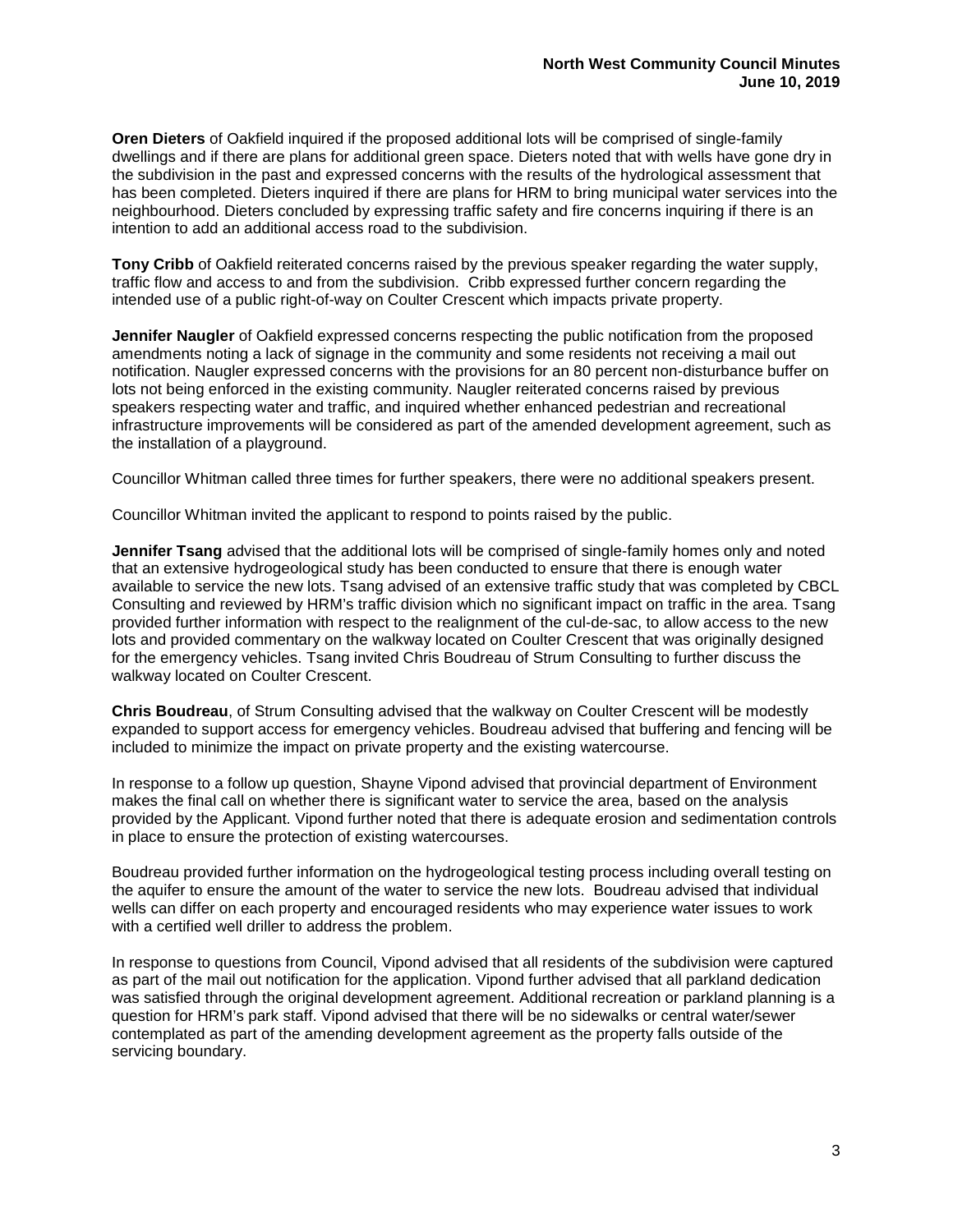MOVED by Councillor Outhit, seconded by Councillor Streatch

**THAT the public hearing close.**

## **MOTION PUT AND PASSED**.

MOVED by Councillor Streatch, seconded by Councillor Craig

#### **THAT North West Community Council:**

**1. Approve the proposed amending agreement, which shall be substantially of the same form as set out in Attachment A of the staff report dated March 13, 2019; and**

**2. Require the amending agreement be signed by the property owner within 120 days, or any extension thereof granted by Council on request of the property owner, from the date of final approval by Council and any other bodies as necessary, including applicable appeal periods.**

## **MOTION PUT AND PASSED.**

## **10.2 VARIANCE APPEAL HEARINGS – NONE**

## **11. CORRESPONDENCE, PETITIONS & DELEGATIONS – NONE**

## **12. INFORMATION ITEMS BROUGHT FORWARD – NONE**

## **13. REPORTS**

## **13.1 STAFF**

#### **13.1.1 Case 21812: Municipal Planning Strategy Amendment to Enable Non- Substantive Amendments to the Existing Development Agreement for St. Margarets Square, Upper Tantallon**

The following was before Community Council:

• A staff recommendation report dated January 7, 2019

MOVED by Councillor Blackburn, seconded by Councillor Streatch

#### **THAT North West Community Council:**

**1. Approve, by resolution, the proposed amending development agreement to allow nonsubstantive amendments, which shall be substantially of the same form as contained in Attachment C of the staff report dated January 7, 2019.**

**2. Require the amending development agreement be signed by the property owner within 120 days, or any extension thereof granted by Council on request of the property owner, from the date of final approval by Council and any other bodies as necessary, including applicable appeal periods, whichever is later, otherwise this approval will be void and obligations arising hereunder shall be at an end.**

**MOTION PUT AND PASSED.**

- **14. MOTIONS – NONE**
- **15. IN CAMERA (IN PRIVATE) – NONE**
- **16. ADDED ITEMS – NONE**
- **17. NOTICES OF MOTION – NONE**
- **18. PUBLIC PARTICIPATION**